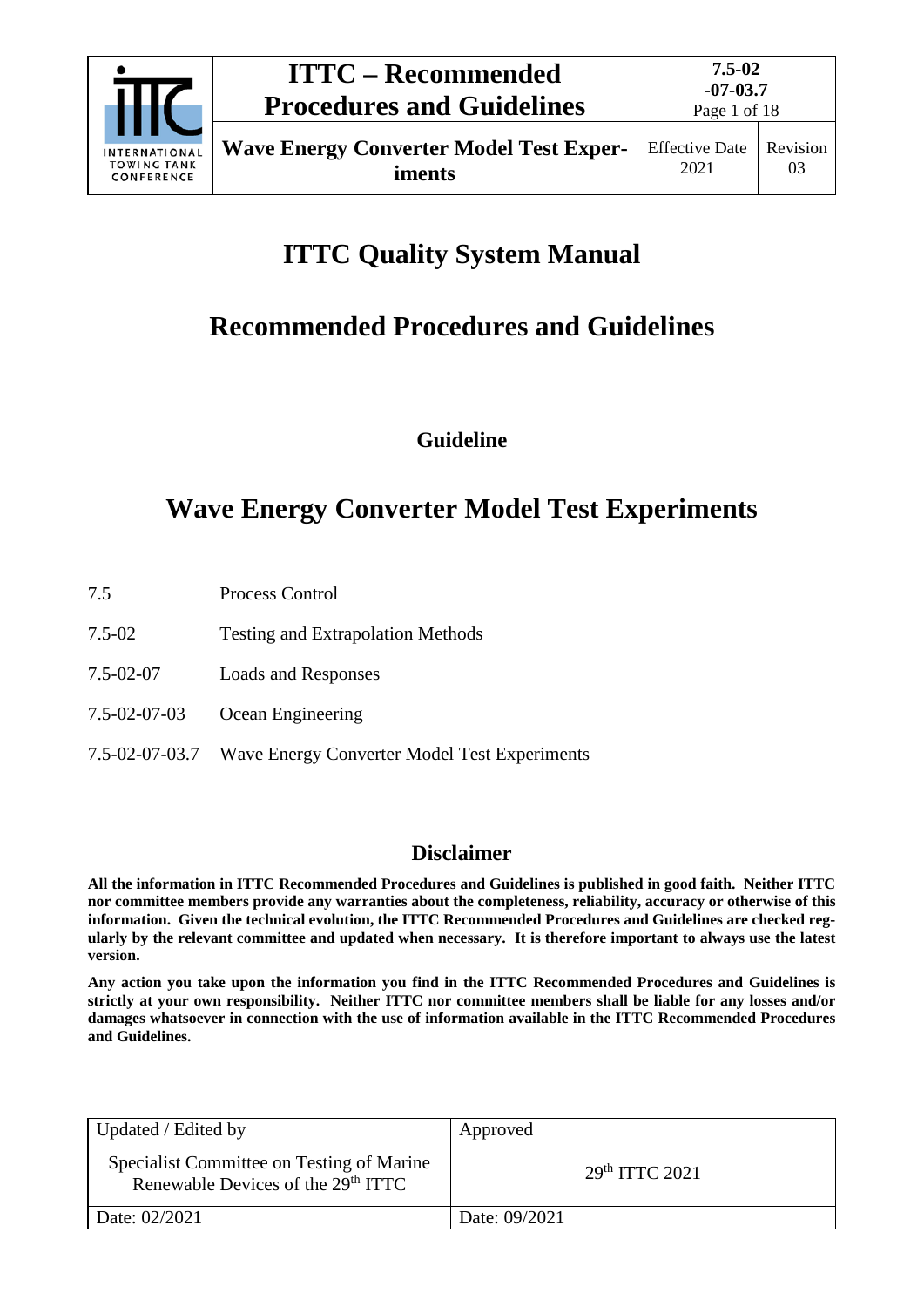

**Wave Energy Converter Model Test Experiments**

Effective Date 2021

Revision 03

## \_ENREF\_2\_ENREF\_1\_ENREF\_5\_ENREF\_1\_ENREF\_5**Table of Contents**

| 1.  |       | <b>PURPOSE OF GUIDELINE2</b>                                  |
|-----|-------|---------------------------------------------------------------|
| 2.  |       |                                                               |
| 2.1 |       | Experimental Stages2                                          |
|     |       | 2.2 Type of Wave Energy Converter 3                           |
|     | 2.2.1 |                                                               |
|     | 2.2.2 | Power Take-Off Systems 4                                      |
| 2.3 |       |                                                               |
| 2.4 |       | <b>Model Parameters and Scale 4</b>                           |
| 2.5 |       | <b>Environmental Parameters5</b>                              |
| 2.6 |       |                                                               |
| 2.7 |       | Test Case Parameters7                                         |
|     | 2.7.1 | <b>Experimental Proof of Concept</b>                          |
|     | 2.7.2 | Numerical Model Calibration and<br>Validation Tests7          |
|     | 2.7.3 | <b>Energy Capture Performance</b><br>Optimization Tests 8     |
|     | 2.7.4 | Survivability Tests9                                          |
|     | 2.7.5 | Installation and tow-out<br>methodologies validation tests 10 |
|     |       |                                                               |

|  | 2.7.7 Fatigue Limit State Test10 |  |  |
|--|----------------------------------|--|--|
|--|----------------------------------|--|--|

- 2.7.8 [Tests for Arrays and Clusters.....10](#page-10-3)
- **2.8 [Energy Capture Performance](#page-11-0) ........11**

| 3. |            |       | <b>DESCRIPTION OF TEST PROCE-</b>       |  |
|----|------------|-------|-----------------------------------------|--|
|    |            |       |                                         |  |
|    | <b>3.1</b> |       | Model and Installation11                |  |
|    | 3.2        |       | <b>Instrumentation and Modelling of</b> |  |
|    |            |       |                                         |  |
|    |            | 3.2.1 |                                         |  |
|    |            | 3.2.2 |                                         |  |
|    |            | 3.2.3 | Pneumatic Systems13                     |  |
|    |            | 3.2.4 | Overtopping Systems  14                 |  |
|    |            |       | 3.3 Calibration of Environment 14       |  |
|    | 3.4        |       | Collection of Data  14                  |  |
|    | 3.5        |       |                                         |  |
|    | 3.6        |       | <b>Extrapolation to Full Scale  14</b>  |  |
|    |            | 3.6.1 | Presentation of Results 15              |  |
|    |            |       |                                         |  |
|    | 4.         |       |                                         |  |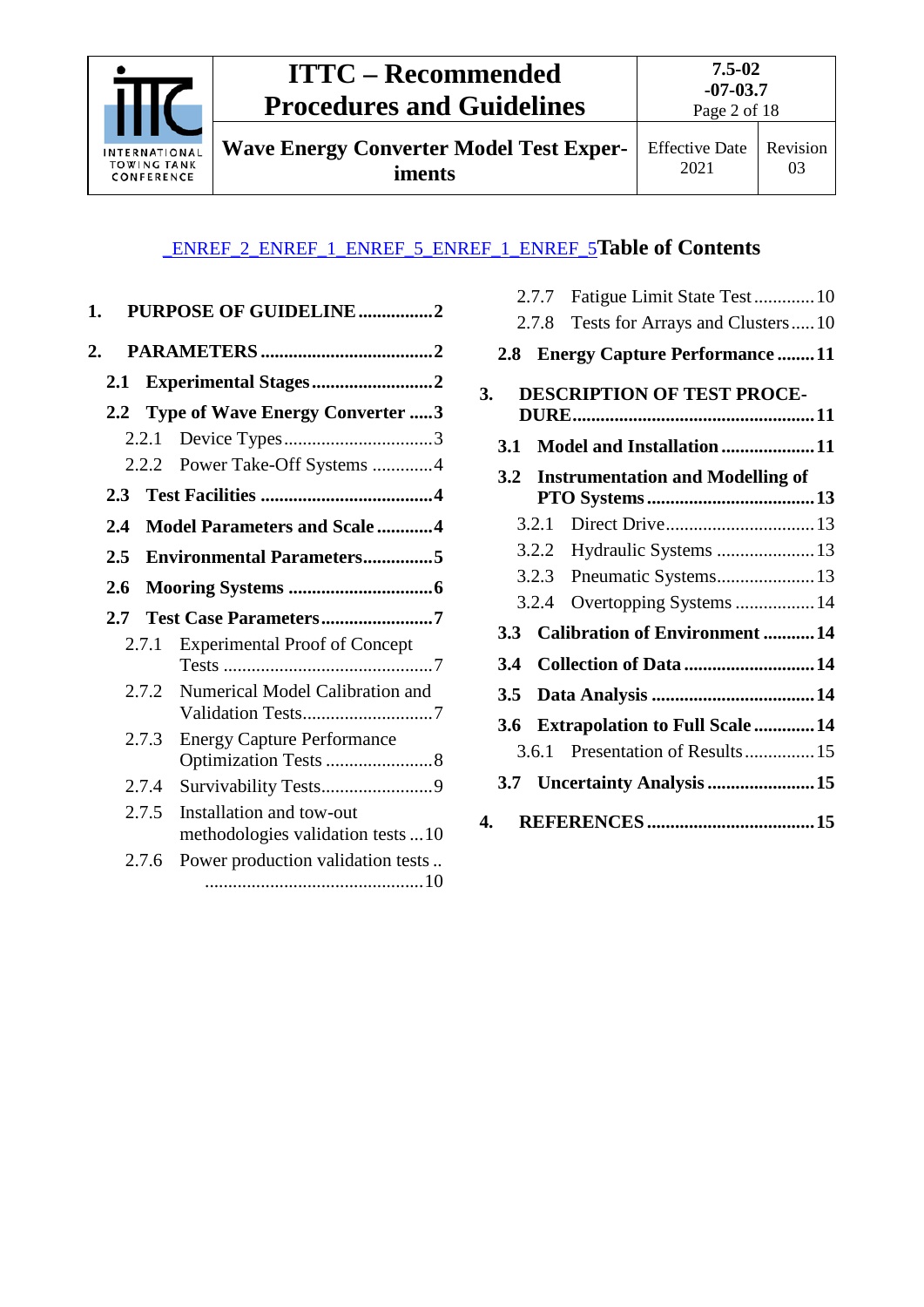

## **Wave Energy Converter Model Test Experiments**

## <span id="page-2-0"></span>**1. PURPOSE OF GUIDELINE**

The purpose of this document is to offer guidance to researchers in performing model tests of wave energy converters (WECs) according to the state of the art.

Model tests of WECs have some differences from tests of other offshore structures. The main challenges of WEC testing and the differences between tests of WECs and offshore structures may include:

- Rapid evolution of design of WECs: great diversity of concepts, some presenting novel challenges for model testing;
- Requirement for simulation and measurement of complex kinematics, material properties and fluid-structure interaction for articulated and/or flexible WECs;
- Requirement to simulate devices with very large dimensions either parallel to or normal to direction of wave propagation;
- Requirement to include a simulated power take-off (PTO) mechanism in WEC tests. One of the important objectives in WEC tests is to evaluate device power capture; Realistic simulation of PTO may require relatively large scale models, leading in turn to a need for large-scale waves;
- Requirement for testing throughout the various experimental stages: the concept validation stage, the design validation stage, the system validation stage, and the prototype and demonstration stage. The model scale depends on the test stage;
- Possible requirement for tests of multiple device models corresponding to an array of WECs, requiring a very large tank for reliable results.

In general, model tests on WECs are employed to validate the device concept, to validate numerical models, to quantify the technical performance variables, to acquire information on the performance of the power take-off (PTO) system, to confirm or optimise performance designs, to confirm survivability characteristics and/or to investigate tow-out and installation methodology.

## <span id="page-2-2"></span><span id="page-2-1"></span>**2. PARAMETERS**

## **2.1 Experimental Stages**

The development of a WEC from the original idea to a marketable product involve a series of test stages including the concept validation stage, the design validation stage, the system validation stage, and the prototype and demonstration stage.

These stages are commonly described in the renewable energy industry in terms of Technology Readiness Levels (TRLs) (e.g. Mankins (1995)). TRL 1-3 correspond to research stages up to and including proof of concept, TRL 4-5 correspond to component, sub-system and system validation in laboratories and/or simulated operational environments and TRL 6-9 correspond to prototype demonstration in operational environment through to system proving via successful deployment.

The main objectives of tests in concept validation stage (TRL 1-3) are to validate the device concept, to validate preliminary numerical "wave to wire" models of the device used to predict energy output, to investigate device variables and physical properties that affect the performance or energy capture, and to optimize the device for power production using small scale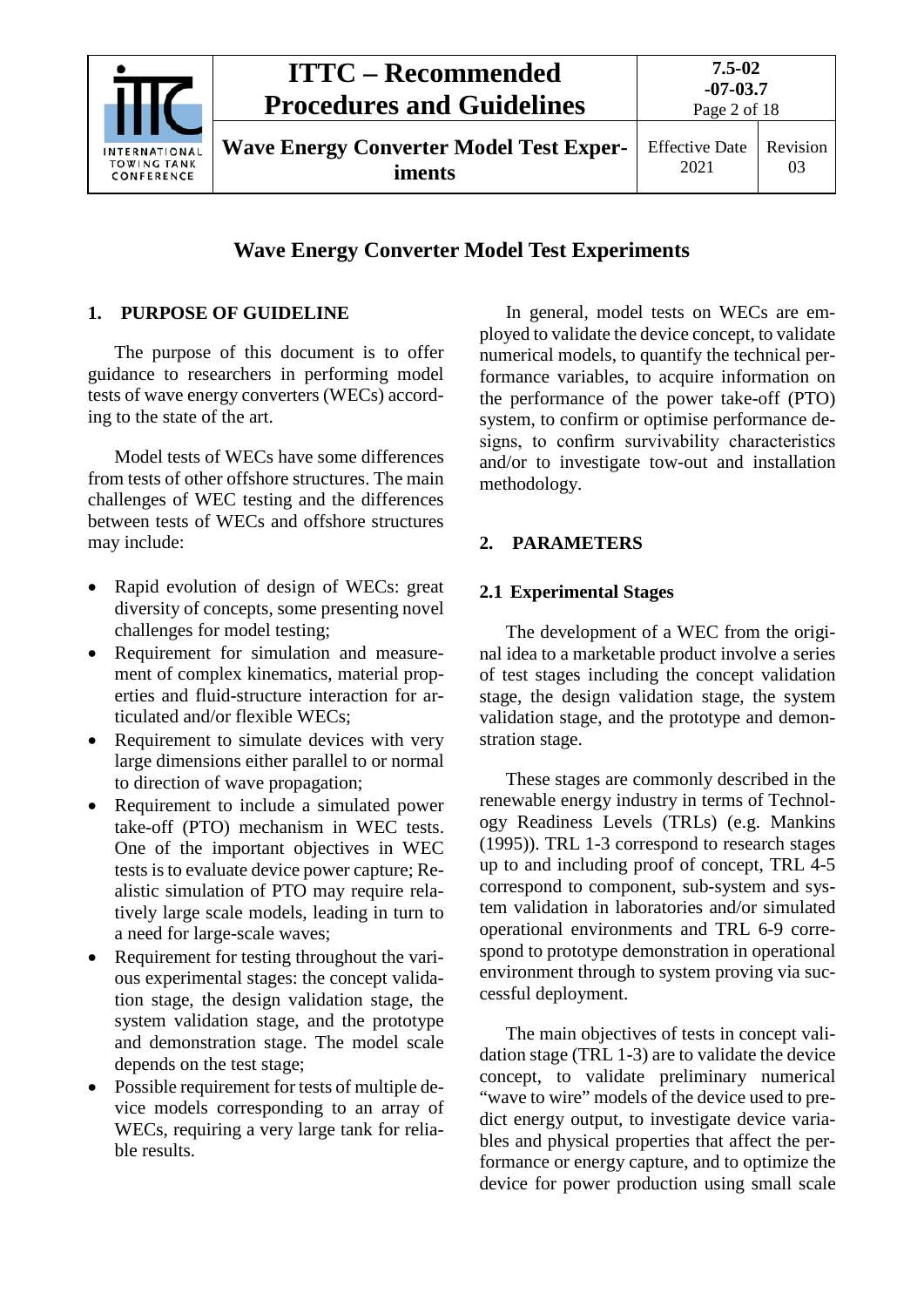|                                                   | <b>ITTC – Recommended</b><br><b>Procedures and Guidelines</b> | $7.5 - 02$<br>$-07-03.7$<br>Page 3 of 18 |                |
|---------------------------------------------------|---------------------------------------------------------------|------------------------------------------|----------------|
| <b>INTERNATIONAL</b><br>TOWING TANK<br>CONFERENCE | <b>Wave Energy Converter Model Test Exper-</b><br>iments      | <b>Effective Date</b><br>2021            | Revision<br>03 |

models. The scale range in this stage is typically between 1:10 and 1:100.

The main objectives of tests in the design validation stage (TRL 4-5) are to validate the device design, to validate advanced numerical wave to wire models of the device, to develop PTO control strategies for improved power production, and to verify the mooring and anchor system using medium scale models. Installation and tow-out methodologies may also be validated in this stage. If known, the wave spectrum at a specific site should be used. The scale range in this stage is normally between 1:10 and 1:25, however smaller scale models may be used to investigate survivability in extreme waves. Tests in the system validation stage (TRL 6-7), and the prototype and demonstration stage (TRL 8-9) are typically carried out at large or full scale at sea.

The US Department of Energy (DOE) more recently released the "Technology Readiness Assessment Guide" (U.S. Department of Energy, 2011), a tailored version of the NASA TRL model more relevant to the renewable energy community.

## <span id="page-3-1"></span><span id="page-3-0"></span>**2.2 Type of Wave Energy Converter**

## 2.2.1 Device Types

WECs can be classified in a number of ways. One classification is by the nature of energy absorption: WECs can be categorised as point absorbers, typically small in both horizontal plane dimensions; attenuators, which are typically linear structures designed to be aligned with the principal direction of wave propagation, and terminators, which are typically linear structures designed to be aligned normal to the direction of wave propagation.

Devices may also be categorised by the physical process used to extract the energy. Falcão (2010) classifies devices into the following categories:

- Oscillating Water Columns
- Oscillating bodies
- Overtopping devices

Each of these categories can then be broken down by location (e.g. floating or submerged) and then by mode of operation. The classification is represented diagrammatically in [Figure](#page-3-2) 1. This classification includes many devices currently under development.



<span id="page-3-2"></span>Figure 1: Classification of Wave Energy Devices (after Falcão (2010))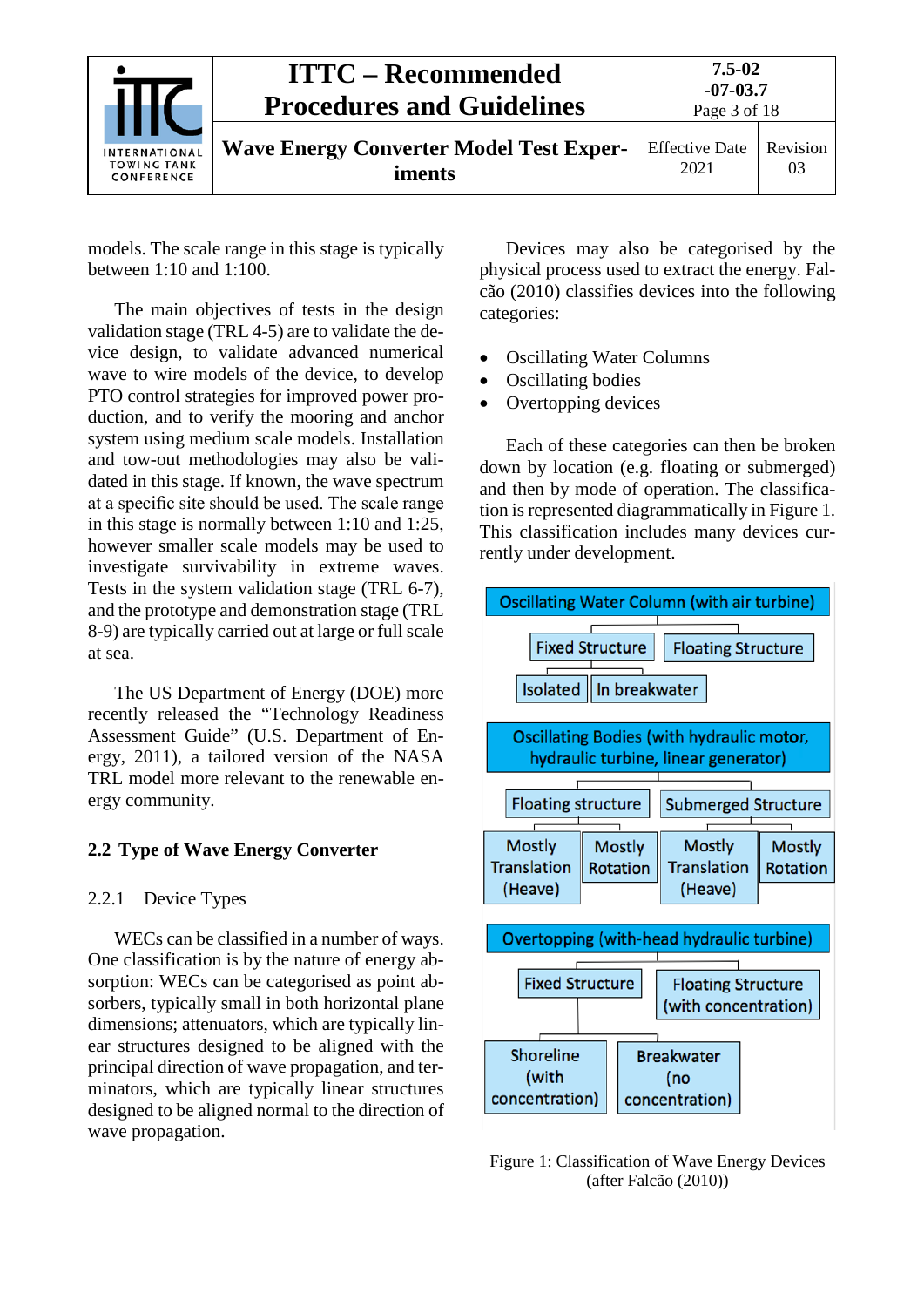| INTERNATIONAL<br><b>TOWING TANK</b><br>CONFERENCE | <b>ITTC – Recommended</b><br><b>Procedures and Guidelines</b> | $7.5 - 02$<br>$-07-03.7$<br>Page 4 of 18 |                |
|---------------------------------------------------|---------------------------------------------------------------|------------------------------------------|----------------|
|                                                   | <b>Wave Energy Converter Model Test Exper-</b><br>iments      | <b>Effective Date</b><br>2021            | Revision<br>03 |

WECs can be installed in the shoreline zone, the near-shore to offshore zone, and the offshore zone. In each zone, WECs can be free-floating, fixed on the sea-bed, or mounted on other structures such as breakwaters, piers or piled structures.

Oscillating water columns extract energy from the motion of water in an internal chamber with a free surface, usually driving an air turbine. Oscillating bodies include rigid bodies such as heaving buoys, extracting energy from relative motion between the device and a fixed reference or heave plate, pitching devices reacting against various mechanisms including gyroscopic devices and gravity referenced systems, and articulated devices consisting of a series of floating elements connected by hinges extracting energy from relative motions of the sections. Overtopping devices extract the potential energy of water running up an artificial beach. Cruz (2010) gives details of seven devices which have been tested at full scale.

Device types not covered by this classification include flexible devices (either water or airfilled) constructed entirely or partly from flexible materials typically using pressure variations in waves to pump water or air, generating energy through a variety of mechanisms.

## <span id="page-4-0"></span>2.2.2 Power Take-Off Systems

Various Power Take-Off (PTO) systems may be installed in different WECs. For example, air turbines are typically used for OWC type devices, linear or rotary generator systems with direct drive conversion or oil-hydraulic systems may be used for heaving, articulated, or flap type devices. Overtopping devices usually use a low-head hydraulic turbine placed at the bottom of the water storage system. These PTO systems must be simulated in the tests.

The PTO system for a moving body type WEC is often modelled by an energy dissipating damper in the concept validation tests. In the design validation tests, a more sophisticated PTO simulator can be considered as a Coulomb damper or linear damper, and an active control system may be utilised. The PTO system for an OWC or other pneumatic device is often simulated using an orifice load in the concept validation stage tests (see section [3.2\)](#page-13-0).

## <span id="page-4-1"></span>**2.3 Test Facilities**

Different facilities can be used at different stages of the design process. These may include:

- Wave Flumes / Towing Tanks with wavemakers suitable of generating long-crested waves;
- Ocean basins capable of generating both long- and short-crested waves;
- Ocean basins with Wave and Current Facilities.

It should be noted that the large scale models required for WEC testing can place substantial demands on wave-making in terms of both wave heights and run durations. Particular care must be taken to minimise build-up of reflected waves and to maintain the quality of the wave field during long duration realisations of large waves.

## <span id="page-4-2"></span>**2.4 Model Parameters and Scale**

The choice of scale ratio will be based on the device size, the goal of the tests (e.g. power capture or survivability), the target wave conditions, and the test stage (e.g. concept validation, design validation etc.). It may be necessary to build models at different scales to assess power capture in operational conditions and survivability in extreme seas.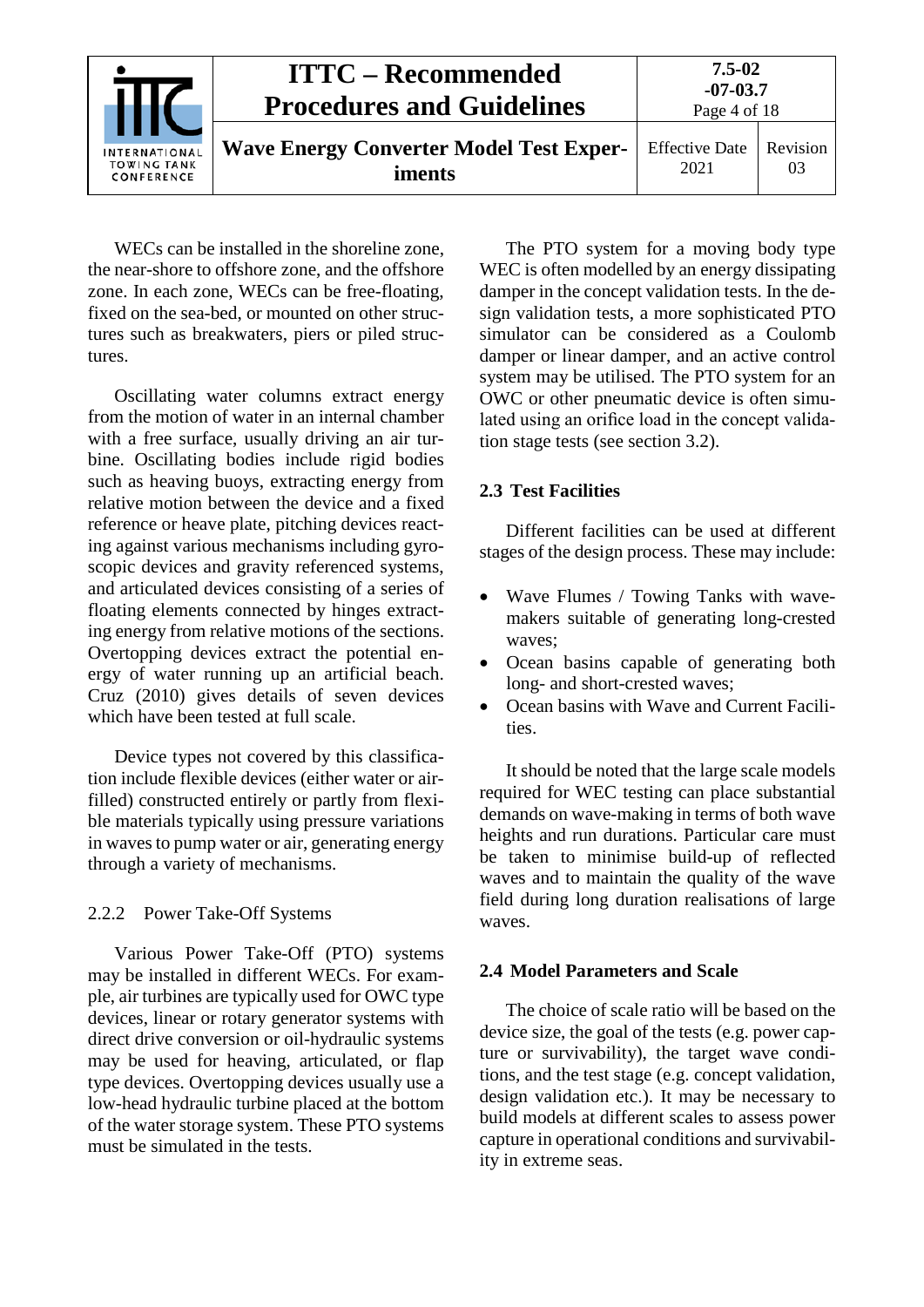

Achievable scale will be limited by the model basin dimensions, and its wave generation capability. Choice of scale should also consider the mooring system to be employed, and the simulation approach for the power take-off (for power capture tests). The impact of channel width on power capture when testing floating devices in a narrow tank is illustrated by Ersdal and Moe (2013).

Testing of arrays can present substantial challenges for many device types especially when realistic mooring systems are deployed, due to the large footprint required, and the potential importance of device interactions on mooring and foundation loads.

Performance of WECs will normally be scaled using Froude similitude. However, some key parameters will not scale in this manner, leading to scale effects when extrapolating to full-scale. In order to minimize these errors, tests with large scales are recommended. Important factors in energy conversion that are not addressed by standard scaling procedures include, but are not limited to, the effects listed below:

The power output of devices utilising a pneumatic power take off is related to the compressibility of the air, which is dictated by atmospheric pressure and the absolute temperature of the atmosphere. Therefore, the stiffness of the air "spring" will not be scaled correctly using Froude similarity if geometric similarity is maintained. In fixed devices this may be corrected by increasing the volume of air present either by increasing the dimensions of the pneumatic chamber or by adding an external accumulator. This approach may also be adopted in floating devices, but may present challenges in achieving appropriate mass properties in smaller models. The issues are discussed in detail by Weber (2007). It is expected that the effect of compressibility is expected to be detrimental on power production. Effects of compressibility are normally stronger at model scale. Thus, experimental results for power production may be conservative at model scale.

In small-scale model tests, viscous damping and in particular damping associated with vortex shedding from sharp edges cannot be scaled appropriately with Froude similarity and may be overestimated. Furthermore, surface tension effects might become significant leading to additional uncertainties in scaling up the results.

Mechanical friction, both static and dynamic, should be minimised as far as possible in model construction since it will not be scaled correctly according to Froude similitude.

#### <span id="page-5-0"></span>**2.5 Environmental Parameters**

A discussion of key parameters related to environmental properties such as water depth, basin dimensions, calibration of wave characteristics (and current and wind where relevant), and combined environment characteristics can be found in the ITTC Recommended Procedure 7.5-02-07-03.1 Floating Offshore Platform Experiments.

In testing WECs, particular attention should be paid to impact of wave blockage, since WECs may affect the wave field in a more complex manner than conventional floating structures.

Testing in long-crested waves is commonly adopted at the concept validation stage, for comparative studies, and for component testing where appropriate. This process may include tests with the device oriented at different angles to the direction of wave propagation.

Concept validation testing may involve both regular wave tests to characterise device frequency response as well as testing in irregular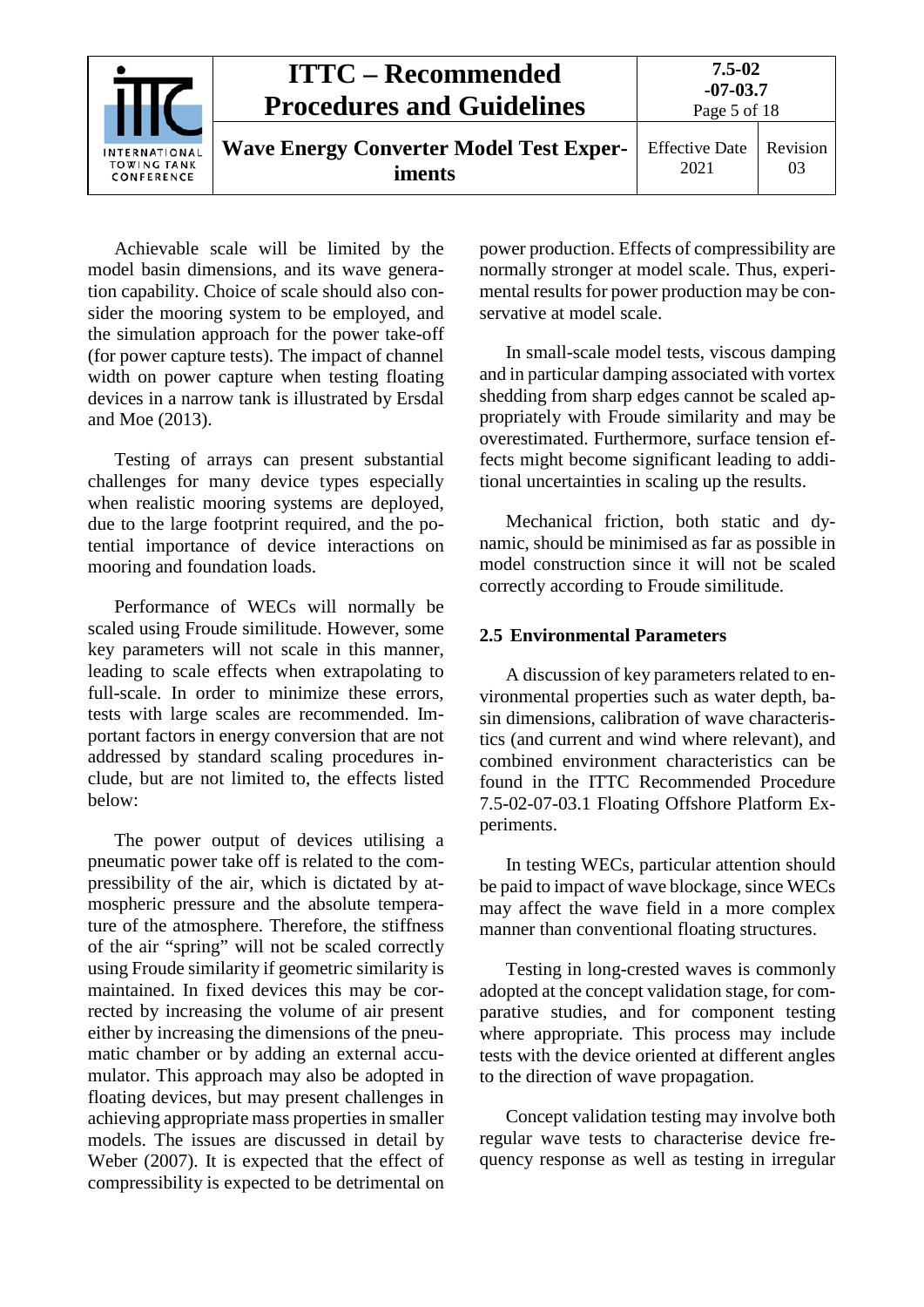|                                                   | <b>ITTC – Recommended</b><br><b>Procedures and Guidelines</b> | $7.5 - 02$<br>$-07-03.7$<br>Page 6 of 18 |                |
|---------------------------------------------------|---------------------------------------------------------------|------------------------------------------|----------------|
| <b>INTERNATIONAL</b><br>TOWING TANK<br>CONFERENCE | <b>Wave Energy Converter Model Test Exper-</b><br>iments      | <b>Effective Date</b><br>2021            | Revision<br>03 |

sea states appropriate to the intended deployment site in order to estimate mean annualised power capture.

The power production of some WEC devices may depend on incident wave direction; hence, at later stages of the design process, when accurate estimates of power capture are required, tests in short-crested irregular waves considering the azimuth of the principal wave direction may be requested. For these tests, the directional wave spectral density function can be used to describe the short-crested waves. It is defined as the product of the wave frequency spectrum and the directional spreading function. The most popular model for the directional spreading is a cosine squared  $(cos<sup>2</sup>s)$  function originally proposed by Longuet-Higgins et al. (1963). It is recommended (Goda 1985) to use  $s = 10$  for wind driven seas,  $s = 25$  for swell with short decay and 75 for swell with long decay distance.

Alternatively, the wave spectrum of an actual site may also be used in the tests. Site data could suggest that sea states composed of multiple wave systems are common at that particular location. Kerbiriou et al. (2007) found out that two-thirds of the time, there are two or more wave systems in the Bay of Biscay, with distinct peak period, significant height and mean direction. When device performance can be compromised by multi-directionality, testing in sea states with multiple wave systems should be carried out.

#### <span id="page-6-0"></span>**2.6 Mooring Systems**

Floating WEC concepts utilise a range of mooring systems including single point and spread moorings as well as catenary, taut and multi-element systems. Where tests are intended to determine power capture, accurate simulation of catenary moorings is not generally required, as studies have shown that catenary moorings

have little impact on device response for oscillating bodies (Muliawan (2012), Vicente (2011)). In contrast, taut moorings can have a significant impact on device motions and thus power capture, and should be simulated accurately where detailed design information is available.

Where tests are intended to assess device survivability, accurate simulation of all mooring types is important, as mooring behaviour impacts upon extreme behaviour of the device including motions and loads.

Guidance on mooring installation and calibration can be found in ITTC Recommended Procedures for Floating Offshore Platform Experiments (7.5-02-07-03.1). Where the limitations on the physical size of a testing basin do not allow a full model of a mooring to be accommodated at a reasonable scale within the basin, guidance on the use of a hybrid mooring system may be found in ITTC Recommended Procedure 7.5-02-07-03.4 Stationary Floating Systems Hybrid Mooring Simulation.

At the concept validation stage of testing it is common that detailed information on mooring system properties is not available; in the absence of other information a simple soft elastic mooring can be used for devices which do not utilise moorings as part of PTO systems.

Where taut mooring systems are employed, it is recommended that, where possible, free oscillation tests are carried out with and without mooring systems in order to determine natural frequencies and indicate the likely impact of the mooring systems on the device motions and energy capture performance.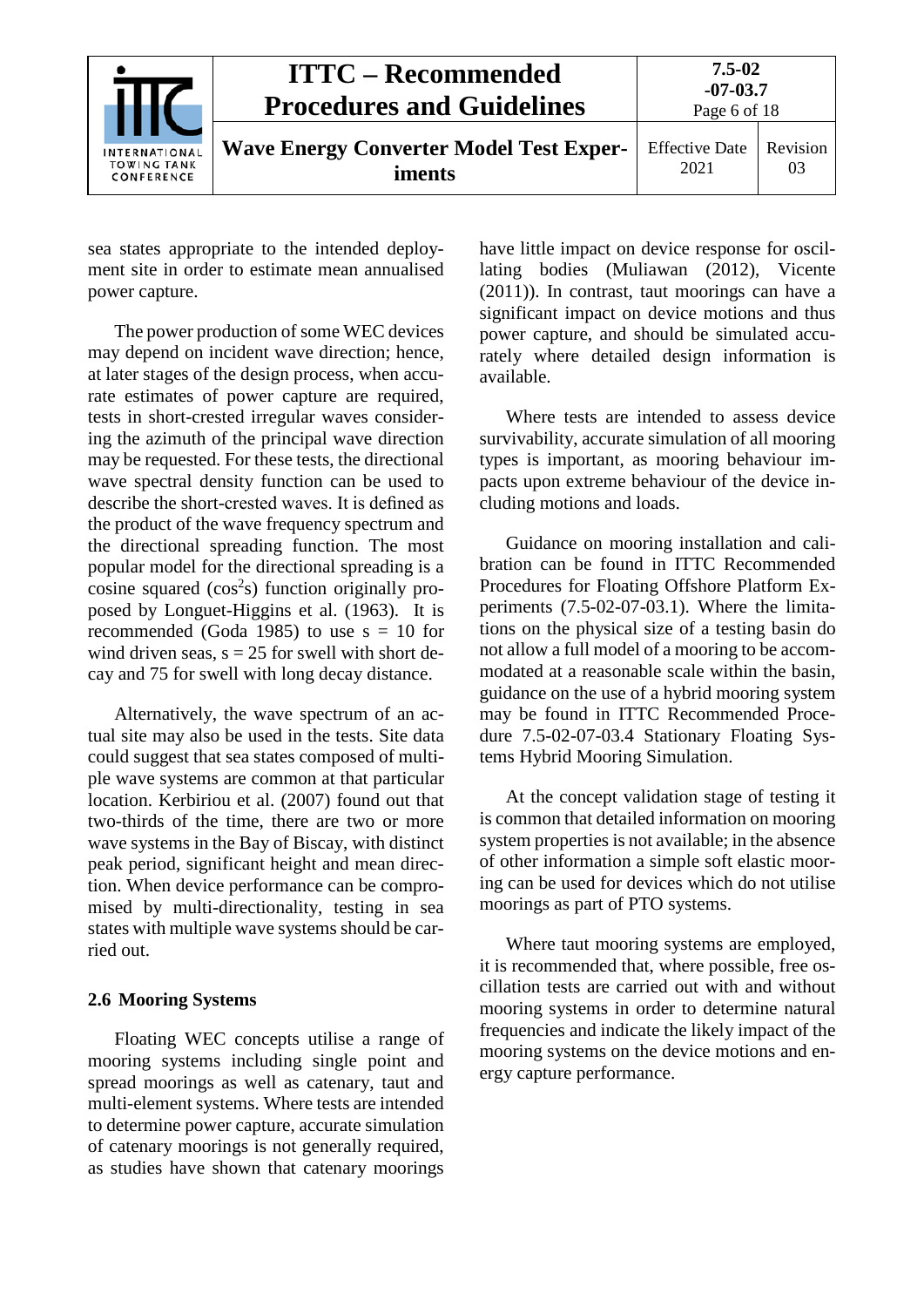

## <span id="page-7-1"></span><span id="page-7-0"></span>**2.7 Test Case Parameters**

## 2.7.1 Experimental Proof of Concept Tests

An experimental proof of concept may be required for an innovative WEC concept whose working principle is new. The main goal of the experiments is to validate the working principle. The scale range is typically 1:50 and 1:100. A PTO simulator is normally not required at this stage.

These tests should be carried out in regular waves using Froude scaling. The response of the WEC device should be investigated in waves corresponding to full scale waves with periods in the range [5-15] seconds and heights in the range [0.5-5] meters. In many cases, visual inspection should be sufficient to validate the working principle. Experiments should be recorded on video for later inspection and other uses such as advertising the WEC concept. Other instrumentation and data acquisition may not be necessary in these tests.

## <span id="page-7-2"></span>2.7.2 Numerical Model Calibration and Validation Tests

In these tests the aim is to calibrate and validate mathematical and numerical "Wave to Wire" models of the device. "Wave to Wire" models of the WEC device are normally developed in the early TRL stages in order to optimize the WEC design performance. They are normally used to predict a devices' motions, loads and energy generation. Calibration of "Wave to Wire" models is normally obtained by comparing time traces of numerical and experimental results for signals such as motions, pressures, and forces. For validation, it may be obtained by comparing statistical quantities (mean, standard deviations, distributions, etc.)

The scale range is typically 1:10 and 1:50. A PTO simulator may or may not be included in these experiments depending on the scale and the complexity. Indeed, the numerical model may be calibrated without a PTO. If a PTO simulator is included, it shall be carefully characterized so that its effect can be taken into account in the "Wave to Wire" model.

In some cases, it may be difficult or even impossible to build an exact Froude-scaled model of the WEC system because of - for example air compressibility in an OWC chamber or because of material stiffness for flexible WECs. In this case, an approximate experimental model may still be built in order to calibrate and validate the numerical "Wave to Wire" model. For calibration and validation, the characteristics of the experimental model shall be considered in the "Wave to Wire" model. Once validated, the numerical "Wave to Wire" model may be used to predict the performance of the WEC system at full scale. This is sometimes called the "model of the model" approach.

It is recommended that, firstly, free oscillations and decay tests are carried out in order to calibrate coefficients required in the model, such as viscous damping. Free oscillations and decay tests may also serve for characterization of mooring stiffness.

Device response should be measured in small regular waves to determine the accuracy of the numerical model in linear conditions. Next, by increasing the wave amplitude, the limitations on the domain of validity of the model can be investigated. Following Frigaard et al. (2008), sea conditions corresponding to Froudescaled wave conditions of [Table](#page-7-3) 1 may be used.

<span id="page-7-3"></span>If WEC response is dependent on wave direction, device response should be measured for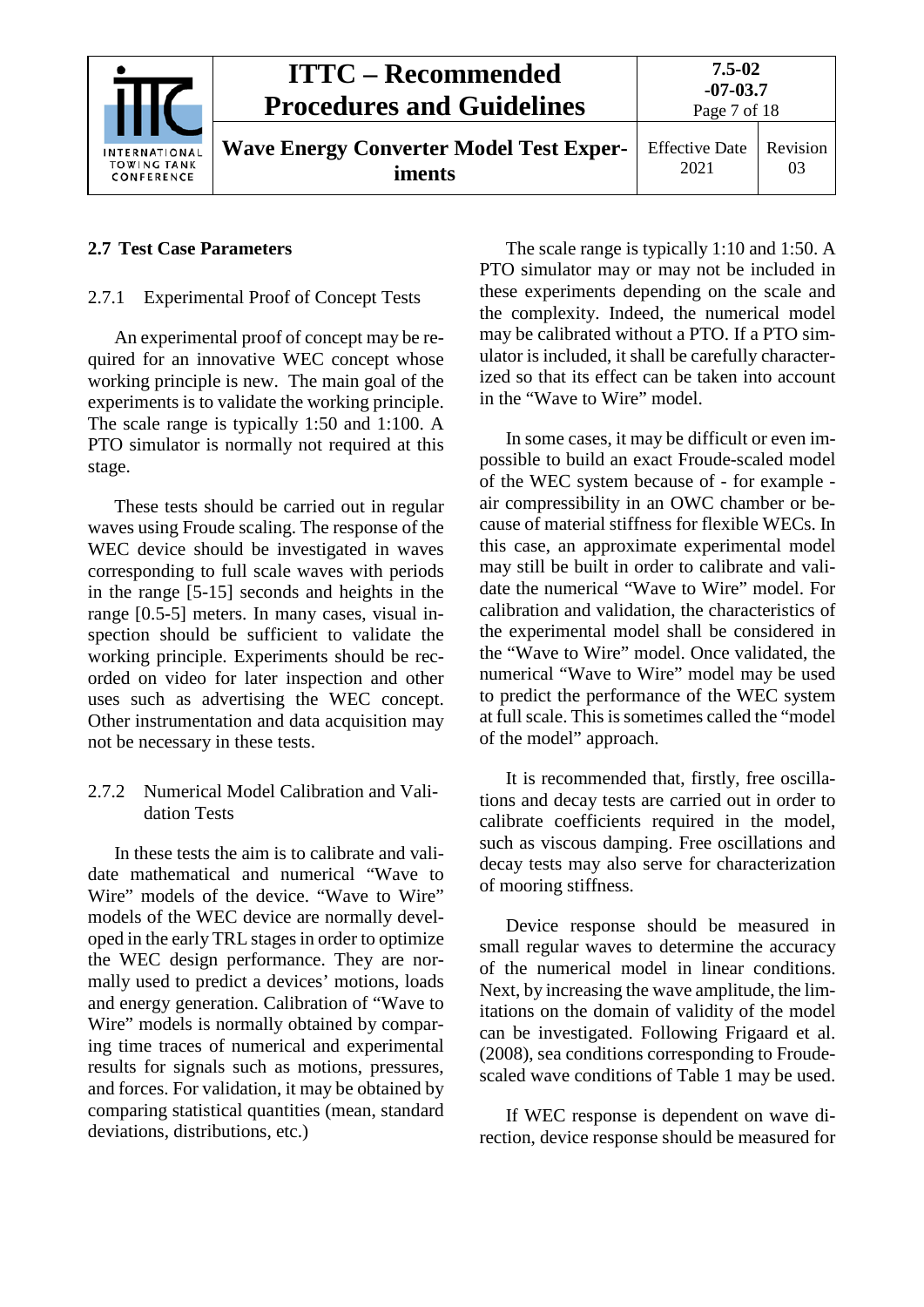| <b>INTERNATIONAL</b><br><b>TOWING TANK</b><br>CONFERENCE | <b>ITTC – Recommended</b><br><b>Procedures and Guidelines</b> | $7.5 - 02$<br>$-07 - 03.7$<br>Page 8 of 18 |                |
|----------------------------------------------------------|---------------------------------------------------------------|--------------------------------------------|----------------|
|                                                          | <b>Wave Energy Converter Model Test Exper-</b><br>iments      | <b>Effective Date</b><br>2021              | Revision<br>03 |

different wave headings. Most relevant sea conditions of [Table](#page-7-3) 1 may be considered for additional wave headings of 10° and 30°.

Table 1: Suggested set of regular waves for numerical model calibration and validation tests. If WEC response is dependent on wave direction, these waves may be run with headings that are appropriate for this device and location.

| Period       | Height (m) |    |                |  |
|--------------|------------|----|----------------|--|
| $\mathbf{s}$ | H1         | H2 | H <sub>3</sub> |  |
|              | 0.5        |    |                |  |
|              | 0.5        |    |                |  |
|              | 0.5        |    |                |  |
| 10           | 0.5        |    |                |  |
|              |            |    |                |  |

Eventually, long crested irregular wave cases may be generated to compare numerical and experimental response and power absorption in realistic scenarios. Following Frigaard et al. (2008), sea conditions corresponding to Froude-scaled wave conditions of [Table 2](#page-8-1) may be used. The Bretschneider spectrum may be used for the wave spectrum. If WEC response is dependent on wave direction, directional spreading should be taken into account. A spreading parameter of  $s = 25$  may be used (see section [2.5\)](#page-5-0).

<span id="page-8-1"></span>Table 2: Suggested set of irregular waves for numerical model calibration and validation tests. The Bretschneider spectrum may be used for the wave spectrum. If WEC response is dependent on wave direction, a spreading parameter of s=25 may be used. Spectra parameters should be appropriate for the location of the device.

| Peak Period (s) | Significant Height (m) |
|-----------------|------------------------|
|                 |                        |
|                 |                        |
|                 |                        |
| ו ו             |                        |
|                 |                        |

For sake of calibration and validation, knowledge of the incident wave elevation and directional spreading at the location of the model is critical. They should be measured prior to the experiments at the deployment location of the model. Particular attention should be given to the different wave components. Swell components may become significant in some locations and can have different directions than wind generated waves.

## <span id="page-8-0"></span>2.7.3 Energy Capture Performance Optimization Tests

In these tests, the ability of the device to capture and convert the wave energy is regarded as the most important criterion. The aim is to optimize the energy capture performance in relevant sea conditions. Tests may be carried out only in irregular waves. Sea conditions of [Table 2](#page-8-1) may be used.

As for the wave spectrum, the JONSWAP spectrum may be used with a frequency spreading factor matching the one of the target deployment location of the technology. If the target deployment location of the technology is not known, the Bretschneider spectrum may be used.

If energy capture performance is dependent on wave direction, directional spreading should be taken into account. The directional spread should match the one of the target deployment location, if known. Otherwise, a spreading parameter of s=25 may be used (see section [2.5\)](#page-5-0).

Model tests in irregular waves should normally be carried out for a duration corresponding to at least 30 minutes at full scale in order to gain statistically valid results. Details of procedures for simulation and measurement of irregular short-crested seas can be found in ITTC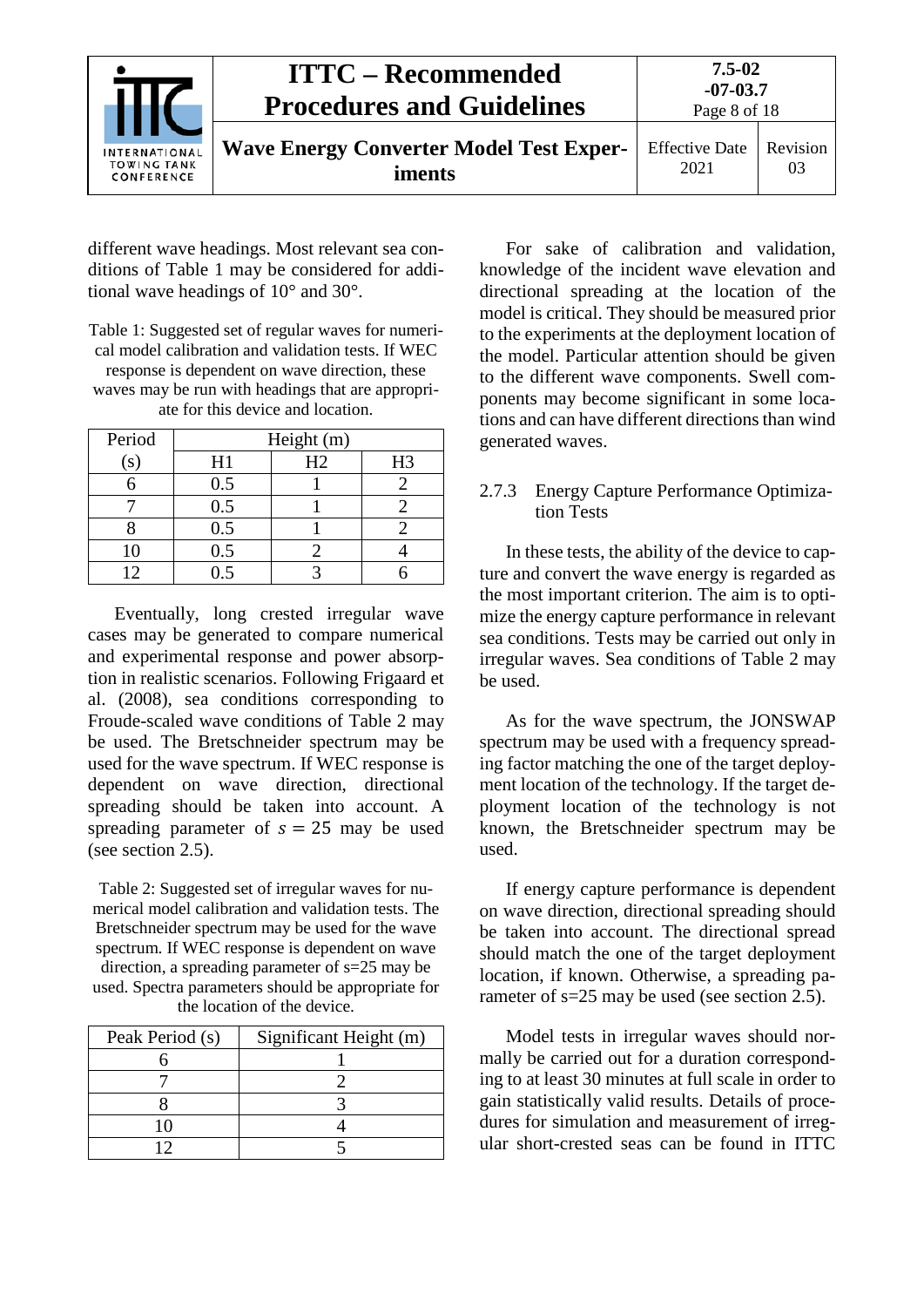|                                                   | <b>ITTC – Recommended</b><br><b>Procedures and Guidelines</b> | $7.5 - 02$<br>$-07 - 03.7$<br>Page 9 of 18 |                |
|---------------------------------------------------|---------------------------------------------------------------|--------------------------------------------|----------------|
| INTERNATIONAL<br><b>TOWING TANK</b><br>CONFERENCE | <b>Wave Energy Converter Model Test Exper-</b><br>iments      | <b>Effective Date</b><br>2021              | Revision<br>03 |

Recommended Procedures for Laboratory Modelling of Multi-directional Irregular Wave Spectra (7.5-02-07-01.1).

For these tests, the scale range is typically 1:10 and 1:25. It is critical that a high quality PTO simulator is included. The requirements are that its effect shall be measurable, controllable and repeatable. If it cannot be achieved at the selected scale, the scale shall be increased or another approach selected (e.g relying on the numerical model for optimization).

## <span id="page-9-0"></span>2.7.4 Survivability Tests

Survivability tests in an experimental setting are a very important step before undertaking sea trials so as to evaluate the seaworthiness of a WEC, including hull(s), mooring and PTO systems. That said, they are certainly one of the most difficult tests to implement due to: 1) their strong non-linearities; 2) the necessity to include all or most of the different components of the WEC systems and 3) the difficulty in choosing the relevant test conditions.

Non-linearities lead to specific scaling issues. Higher scales are preferable to avoid uncertainty in upscaling the results. On the other hand, a smaller scale experiment usually allows a larger panel of extreme conditions to be tested. The scale range for these tests varies between 1:10 and 1:100 depending on the TRL. And although Froud scaling is still the norm, viscous damping might become significant in the WEC response in extreme seas and should not be overlooked (Payne (2008), Holmes (2009)).

Dynamic similitude can also be a difficult task where the dynamic response, the mooring response and PTO effects (when relevant) needs to be as accurately included as possible.

Finally, defining the survival conditions is challenging not only because it needs to characterise all the extreme events related to the deployment site, given an appropriate return period (usually 25 or 50yrs depending on the length of the planned deployment, see Webb *et. al.* (2005) and Coe *et. al.* (2018)), but also because it is not always the largest wave that causes the most extreme response and loads (Yu *et. al.* (2015), Rafiee *et. al.* (2016)). Climate change should also be taken into account in defining the average and extreme conditions where the significant wave height has gradually but steadily risen, and the frequency of extreme events are increasing (Young et al. (2011)).

A full design load framework to obtain the load characteristic of the WEC (fatigue and extreme response statistics) should therefore be developed prior to performing the survival tests. This will help in defining the survival and extreme test conditions. A description of the methodology with relevant references and help in defining the survival conditions can be found in Coe *et. al.* (2018). Yu *et. al.* (2015) also offers guidance on determining appropriate conditions for survivability tests. The framework usually includes the use of numerical analysis to ensure more focused experimental tests and therefore cost reduction.

At minimum however, survivability tests must provide distribution of pressure, motions, loads exerted on the hull, mooring line loads, water height on/in the WEC and PTO system survival control strategies (when appropriate) in both in Ultimate Limit States (ULS) and Accidental Limit States (ALS) conditions for the target deployment site. ULS includes testing the intact WEC, whereas ALS requires testing different failure modes such as one or more mooring lines disconnected during experiments to simulate line breaking scenarios. Note that survival/extreme environmental conditions for ALS maybe different to those for ULS.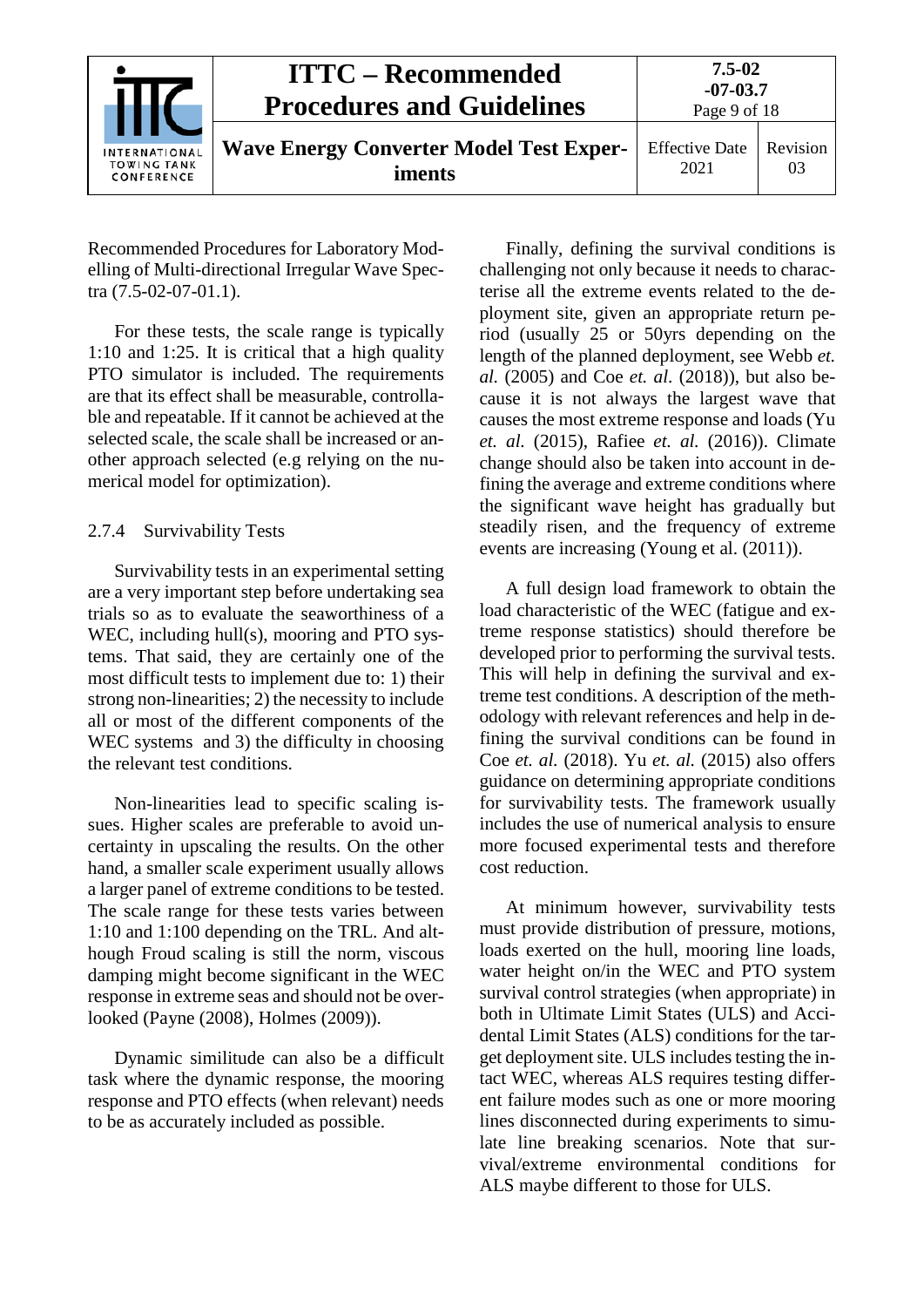

Where the device has a survival mode (distinct from the operating mode), tests should be carried out in this condition. In addition, when appropriate, the PTO should be tested both in the fully undamped condition and in the fully locked condition in order to simulate typical failure scenarios which could result in excessive body motions and/or end stop problems.

Finally, the wave conditions should follow the irregular wave extreme sea states selected for a minimum duration corresponding to three hours at full scale. Other conditions should also be considered which includes different wave incident angles, short-crested waves, focused waves as well as specific wave slamming, breaking and overtopping conditions.

## <span id="page-10-0"></span>2.7.5 Installation and tow-out methodologies validation tests

These tests aim to validate the installation and tow-out methodology. These tests shall provide distribution of motions and relevant loads (e.g towing lines).

An appropriate test programme shall be defined based upon a description of the installation and tow-out methodology provided by the WEC developer. Tests should be run with irregular waves corresponding to the envelope of the operational conditions. Tests involving failure modes and/or sea conditions greater than operational conditions may be considered.

The main objectives of tests in the design validation stage (TRL 4-5) are to validate the device design, to validate advanced numerical wave to wire models of the device, to develop PTO control strategies for improved power production, and to verify the mooring and anchor system using medium scale models. Installation and tow-out methodologies may also be validated in this stage. If known, the wave spectrum

at a specific site should be used. The scale range in this stage is normally between 1:10 and 1:25. however smaller scale models may be used to investigate survivability in extreme waves.

#### <span id="page-10-1"></span>2.7.6 Power production validation tests

These tests aim to validate the power production at the target deployment site. These tests are very similar to the tests of energy capture performance optimization, except that actual sea conditions for the target deployment site shall be used. The developer shall provide the list of sea conditions for the target deployment site. For each sea condition, the directional frequency spectrum shall be provided.

Model tests in irregular waves should normally be carried out for a duration corresponding to at least 30 minutes at full scale in order to gain statistically valid results. Details of procedures for simulation and measurement of irregular short-crested seas can be found in ITTC Recommended Procedures for Laboratory Modelling of Multi-directional Irregular Wave Spectra (7.5-02-07-01.1).

#### <span id="page-10-2"></span>2.7.7 Fatigue Limit State Test

Data from regular wave tests may be used to inform the estimation of fatigue limit states.

#### <span id="page-10-3"></span>2.7.8 Tests for Arrays and Clusters

For an array with many WECs installed, the interaction of WECs may be inferred from tests involving a limited number of devices. Due to the cost and scale constraints, it may not be possible to evaluate experimentally the behaviour of arrays involving a large number of WECs. It may be evaluated by numerical modelling.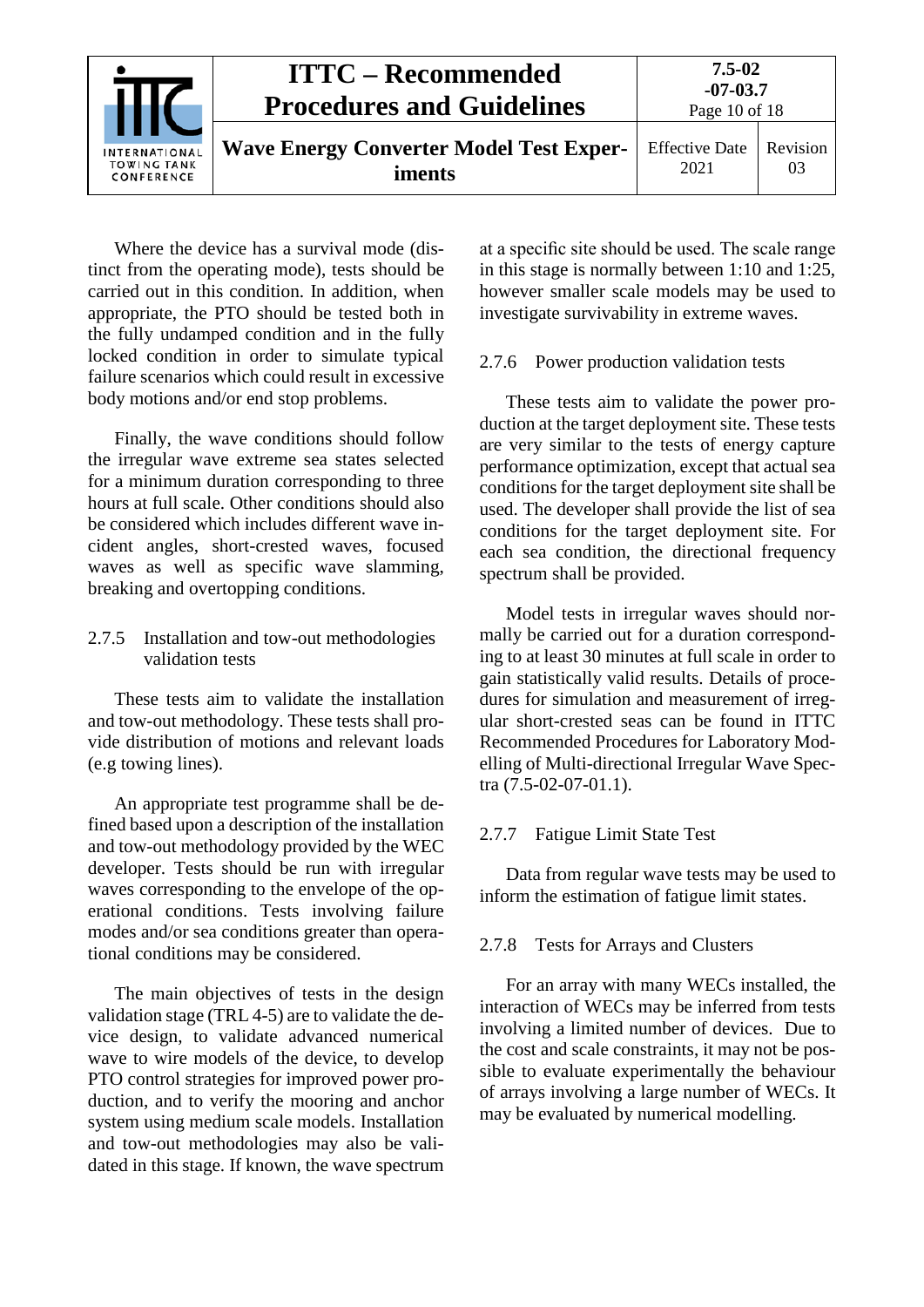

#### <span id="page-11-0"></span>**2.8 Energy Capture Performance**

The energy capture performance is generally expressed by the concept of a capture width which is the quotient of the absorbed device power and the wave energy flux (input wave power). For regular incident waves, in linear conditions, the input power  $P_W$  transported per unit crest length is:

$$
P_W = \frac{1}{2} \rho g \zeta_a^2 c_G \tag{1}
$$

where  $\rho$  is the density of water,  $g$  is the gravitational acceleration,  $\zeta_a$  is the amplitude of the incident wave, and  $c_G$  is the group velocity expressed by:

$$
c_G = \frac{1}{2} \frac{\omega}{k} \left( 1 + \frac{2kh}{\sinh 2kh} \right) \tag{2}
$$

where  $\omega$ ,  $k$ ,  $h$  are the angular frequency, the wave number of the incident wave and water depth, respectively (see for example Falnes (2002)). For long-crested irregular incident waves, the power  $P_W$  transported per unit crest length is:

$$
P_W = \rho g \int_0^\infty c_G(f) S_i(f) df \tag{3}
$$

where f (Hz) is the wave frequency,  $S_i(f)$  is the point spectral density function of incident irregular waves. For deep water,  $P_W$  becomes

$$
P_W = \frac{1}{64\pi} \rho g^2 H_{W1/3}^2 T_E \tag{4}
$$

where the significant wave height  $H_{W1/3}$  and energy period  $T_E$  are defined by

$$
H_{W1/3} = 4\sqrt{m_0}, \quad T_E = m_{-1}/m_0 \tag{5}
$$

$$
m_n = \int_0^\infty f^n S_i(f) df \tag{6}
$$

(see for example Folley *et. al.* (2012)). For short-crested irregular incident waves, the transported power is

$$
P_{w} = \rho g \int_0^{\infty} \int_{\theta_0 - \pi}^{\theta_0 + \pi} c_G(f) S_i(f, \theta) d\theta df \tag{7}
$$

where  $\theta \theta$  is the predominant wave direction,  $S_i(f, \theta)$  is the directional wave spectral density function. If  $P_{WEC}$  is the mean power absorbed by the device, then the capture width  $C_W$  is defined by

$$
C_W = \frac{P_{WEC}}{P_W} \tag{8}
$$

Note that the expression of incident wave power above is based on linear theory. However, the nonlinear properties of waves increase with the increase of wave steepness, in terms of distortion of wave form and nonlinear interaction among spectral components, etc. For regular waves, nonlinear wave theory such as the second-order Stokes wave theory and the higher–order wave theories may be considered. For irregular waves, the second-order nonlinear random model considering the secondary interaction term of the spectrum may be also considered.

#### <span id="page-11-1"></span>**3. DESCRIPTION OF TEST PROCE-DURE**

#### <span id="page-11-2"></span>**3.1 Model and Installation**

Guidance on preparing the model including model geometry, ballasting and loading can be found in the ITTC Recommended Procedure 7.5-02-07-03.1 *Floating Offshore Platform Experiments*.

Special care should be taken for articulated and flexible models; for articulated models it is important to achieve correct mass properties for each moving segment as well as for the model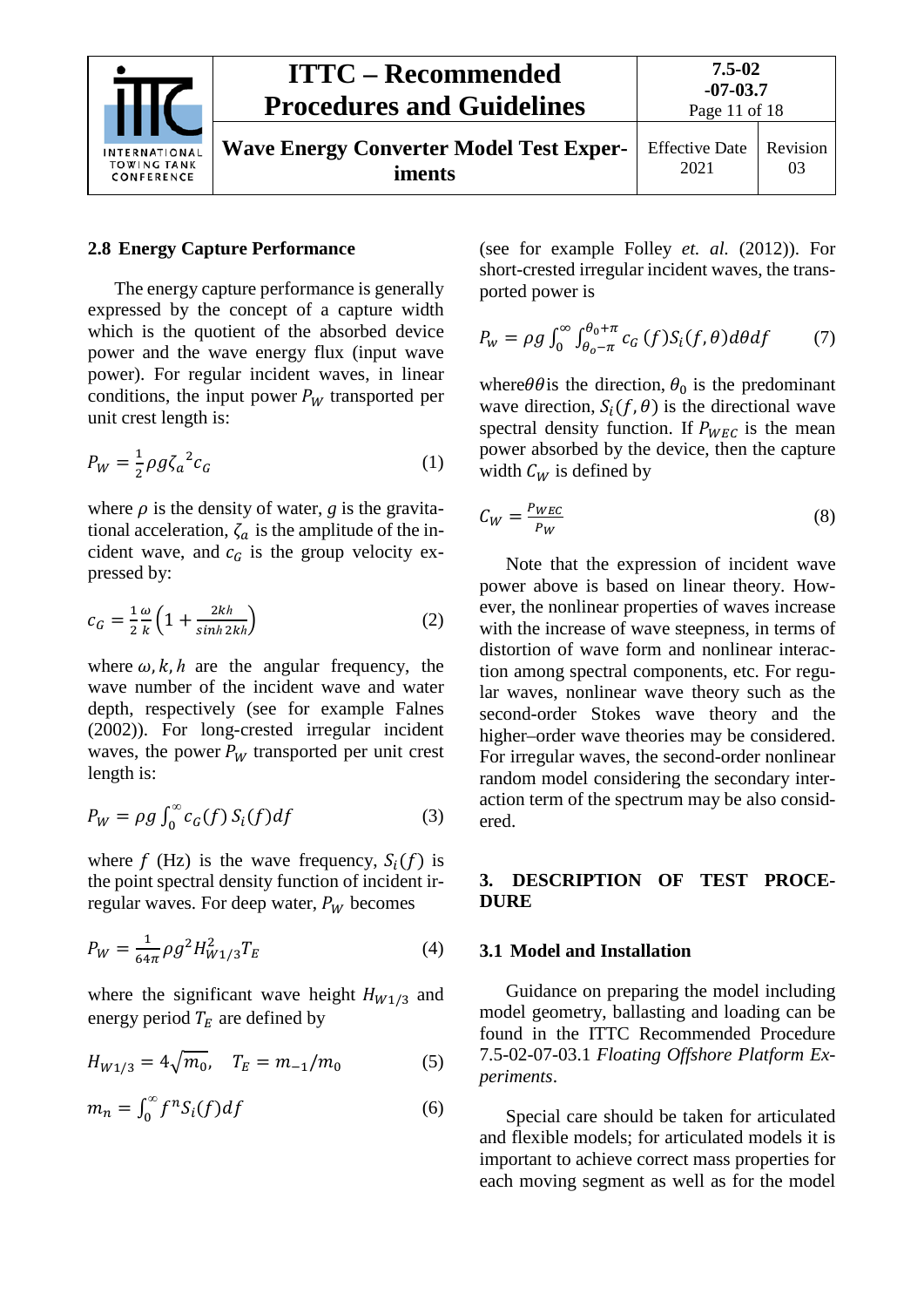| <b>INTERNATIONAL</b><br><b>TOWING TANK</b><br>CONFERENCE | <b>ITTC – Recommended</b><br><b>Procedures and Guidelines</b> | $7.5 - 02$<br>$-07-03.7$<br>Page 12 of 18 |                |
|----------------------------------------------------------|---------------------------------------------------------------|-------------------------------------------|----------------|
|                                                          | <b>Wave Energy Converter Model Test Exper-</b><br>iments      | <b>Effective Date</b><br>2021             | Revision<br>03 |

as a whole; for flexible models it is important to scale the material properties correctly to achieve the correct elastic behaviour at model scale. Particular attention should be paid to the design of moving parts with minimal static and dynamic friction in order to limit uncertainty related to scale effects in extrapolation. This is particularly true for the tests of power production validation, energy capture performance optimization and numerical model calibration and validation (see section [2.7\)](#page-7-0)

The model may be prepared with a PTO simulator. It may be a damping unit or a more sophisticated system depending on the aim of the tests (see section [2.7\)](#page-7-0).

For a variety of tests (such as: proof of concept tests; numerical model calibration and validation tests; survivability tests; installation and tow-out methodology tests; and for the PTO simulator in the concept validation stage), it should be sufficient for the mechanism to be adjustable at stepped values when applying external damping to the relative motion between the WEC's moving parts. It is typically simulated using a simple passive damper, which should be calibrated to characterise performance. Passive damping systems may involve the use of smallscale hydraulics (oil or water), pneumatic dashpot systems, or callipers. An alternative to dissipating energy through a damper is to store energy through a simple mechanism such as a weight which can be lifted via a ratchet system; however this may create additional challenges in some cases, such as the impact on stability and moments of inertia on floating devices.

In all cases close attention should be paid to the reduction of unwanted static and dynamic mechanical friction, especially for smaller scale models, from components such as hydraulic seals. Systems based on DC or AC motors may also be used with simple controllers and drives

in a manner which simulates the behaviour of passive dampers.

Challenges of simulating PTOs with passive dampers include achieving desired ranges of travel of dampers, especially when using linear dampers on angular systems, and non-linear friction behaviour, especially where coefficients of static and dynamic friction are substantially different. With some simple mechanical damping systems it can prove difficult to set damping in a repeatable fashion, presenting challenges to parametric studies. This can be especially true when temperature and humidity change during testing, and where surfaces may be wet or dry. Mechanisms that are subject to these issues should not be used.

For a PTO simulator in the design validation stage, a more sophisticated PTO is desirable allowing continuous variation of damping. In these stages of testing an actively controlled system may be employed to simulate the behaviour of the full-scale PTO in a realistic fashion, and to investigate the impact of different damping strategies on power capture and extreme loads. This may require the use of a programmable digital controller (e.g. Durand et al. (2007) or Ersdal  $&$  Moe (2013)) or a PLC-based system (e.g. Banks *et. al.* (2013)). Such systems may be capable of eliminating friction with an appropriate control strategy. However, care must be taken to ensure that active control strategies do not result in energy input to the system. Other challenges with the use of active systems include weight of system, waterproofing, and impact of cabling on floating models.

Whether passive or active damping systems are used, it is beneficial to carry out appropriate tests of the damping system prior to installation in the model, in order to characterise the linearity of the relationship between damping force and velocity, to provide a quantitative estimate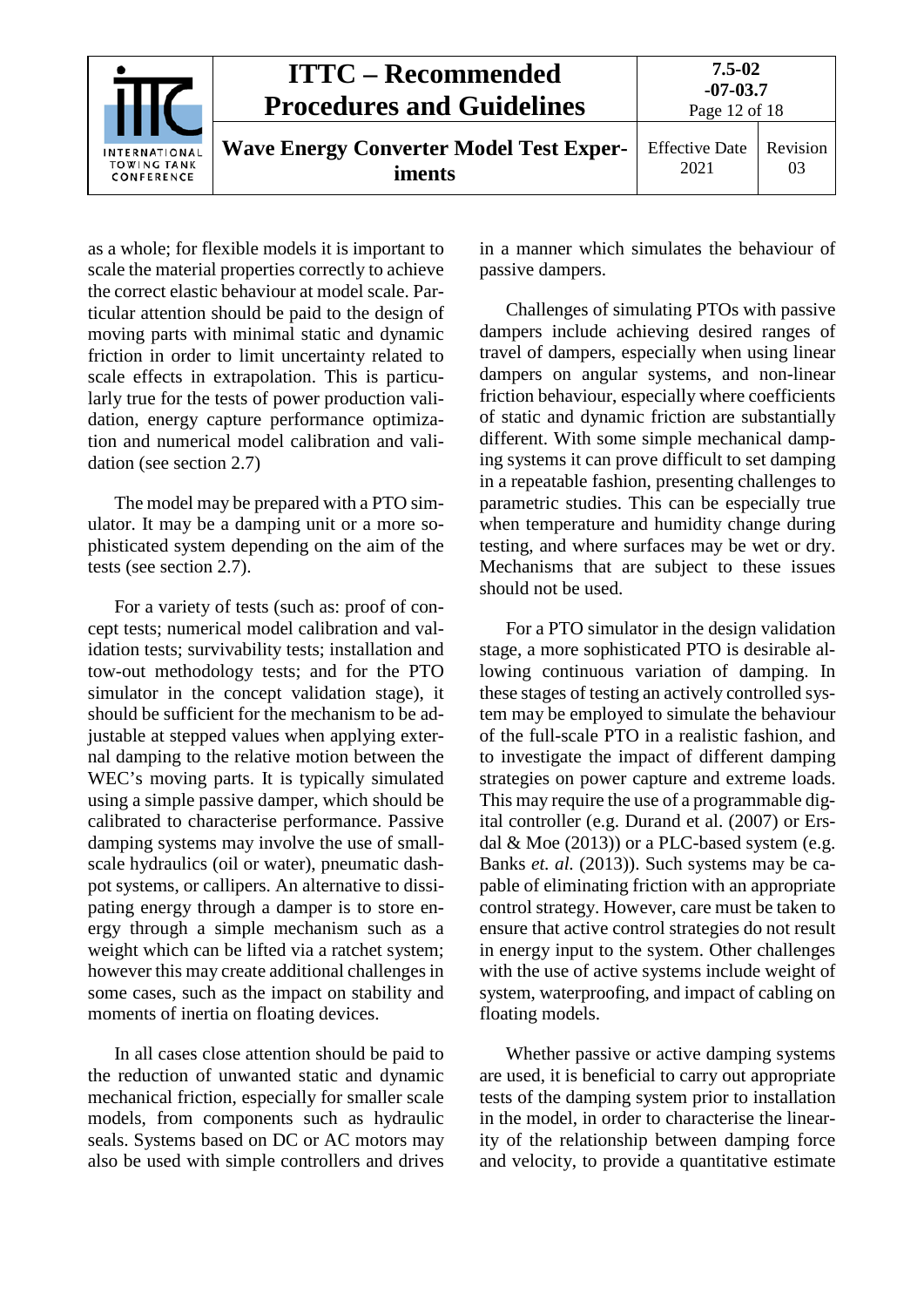

of the magnitude of damping at different settings, and to confirm the repeatability of damping settings.

## <span id="page-13-0"></span>**3.2 Instrumentation and Modelling of PTO Systems**

The accuracy, resolution and repeatability of sensors should be examined carefully, especially for the case in which an active control system is used to simulate the PTO.

## <span id="page-13-1"></span>3.2.1 Direct Drive

For a linear generation system with direct drive in a moving body type WEC, the instantaneous power of the device is obtained from the product of the velocity (dx/dt) of the linear generator and the corresponding force across the PTO simulator. The force can be measured using a load cell whilst the relative displacement of the generator can be measured by using a potentiometer, encoder, LVDT, or can be determined from a video-based motion capture system with markers placed on both ends of the simulated generator. The velocity of the relative motion can be obtained by differentiation of the measured displacement.

A similar approach may be employed in cases where a rotational motion is generated, for example in a flap-type device. If the axis of rotation is submerged, it may be convenient to measure the rotation angle using a video-based motion capture system with markers placed on components either side of the axis of rotation, in order to reduce the need for submerged instrumentation.

## <span id="page-13-2"></span>3.2.2 Hydraulic Systems

For hydraulic systems of moving body type WECs, the instantaneous power of the device is obtained from the product of the flow rate and the corresponding pressure of hydraulic fluid.

Since the flow rate and the corresponding hydraulic fluid pressure are calculated from the force acting on the cylinder and the displacement of the piston, a load cell and a potentiometer/LVDT can be used in the tests in a manner similar to that described in [section 3.](#page-13-1) A similar approach can be employed where the hydraulic system is simulated using another damping such as a pneumatic dashpot. In either case the force may also be obtained from pressure measurements.

## <span id="page-13-3"></span>3.2.3 Pneumatic Systems

In tests of pneumatic devices, such as OWC type WECs, the air turbine can be simulated using an orifice to restrict the air flow and to increase the pressure in the air chamber. By calibrating the orifice, it is possible to obtain a relation between pressure drop across the orifice and the flow rate. Sheng *et.al.* (2012) suggest that the orifice area for optimal power conversion efficiency is typically 0.5-2.0% of the water column area.

It should be noted that calibration between differential pressure and flow rate may be affected by the frequency in oscillatory flow, and hence calibration in steady flow may induce some error. The pressure drop across the orifice is typically measured by using a differential pressure gauge. In some cases, it is convenient to measure water level using a wave probe inside an OWC device, which can be used to make an independent estimate of flow rate. As discussed in section [2.4,](#page-4-2) care must be taken to account for scale effects on pneumatic stiffness of the system.

It has been argued that the damping generated by an orifice is less linear than the Wells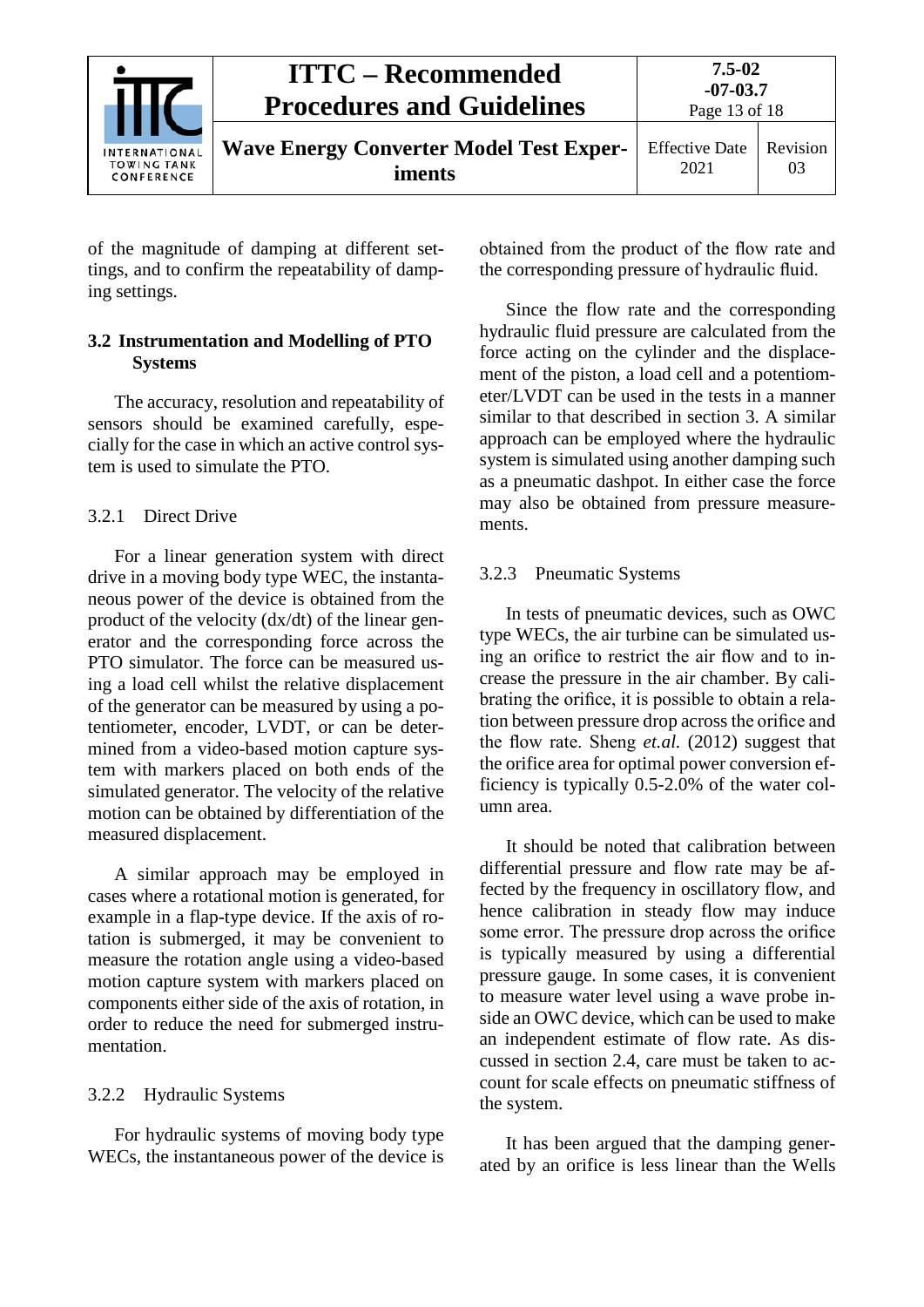

turbine often intended as the full-scale power take-off for OWC devices, and more similar to the damping from an impulse turbine. One alternative is to use a porous membrane in place of the orifice, which can give more linear behaviour (Lewis *et.al*, 2003). However, Forestier et al. (2007) show that the porous membrane and the orifice PTOs yield very similar power extraction on a 1:15 scale device. Calibration of both types of simulated PTO is discussed in detail by Sheng *et. al*. (2013).

## <span id="page-14-0"></span>3.2.4 Overtopping Systems

The power absorbed from overtopping systems can usually be estimated by measuring the change in the reservoir level, which is an indication of both the inlet and outlet volumes.

## <span id="page-14-1"></span>**3.3 Calibration of Environment**

Details of the calibration of environment parameters can be found in the ITTC Recommended Procedure 7.5-02-07-03.1 *Floating Offshore Platform Experiments*. Particular attention must be paid to the reflected waves by the beach and the wavemaker in the model test basin. It is possible to evaluate the effect of the reflected waves by using standard techniques of resolving incident and reflected waves.

## <span id="page-14-2"></span>**3.4 Collection of Data**

The main measured quantities are typically:

- All degrees of freedom (DOF) of motions of the model; note that 6-DOF is adequate for rigid bodies, but more degrees of freedom will be required to be measured for articulated or flexible devices;
- Wave elevations local to the model to determine phase of response as well as far upwave and down-wave as appropriate;
- wind and current velocities (where appropriate);
- PTO forces & displacements / velocities (linear or rotational generator type);
- Pressure drops and flow rates across the PTO energy dissipating simulator (Pneumatic type);
- Overtopping rates (Overtopping type);
- Mooring forces where appropriate;
- Video recordings.

Studies may also investigate the detailed flow field around or inside devices, using techniques such as Particle Imaging Velocimetry (PIV), in order to assess how device performance may be improved; however this may require techniques of phase-averaging to be applied to correct for small variations in response phase during tests (see for example Fleming *et. al.* (2012)).

## <span id="page-14-3"></span>**3.5 Data Analysis**

Both time-domain and frequency-domain analysis are applied to analyze the raw data obtained in regular and irregular wave tests. If the WEC is a resonant type device, harmonic analysis can be used to obtain the characteristic of the device effectively. Details of the harmonic analysis of regular wave tests can be found in the ITTC recommended Procedures 7.5-02-07- 03.2 *Analysis Procedure for Model Tests in Regular Wave*.

Test data in irregular waves should be subjected to spectral and statistical analysis, as described in the ITTC recommended Procedures 7.5-02-07-02.1 *Seakeeping Experiments*.

## <span id="page-14-4"></span>**3.6 Extrapolation to Full Scale**

All test results of the model tests are presented as prototype values. Considering that waves are the driving mechanism for WECs,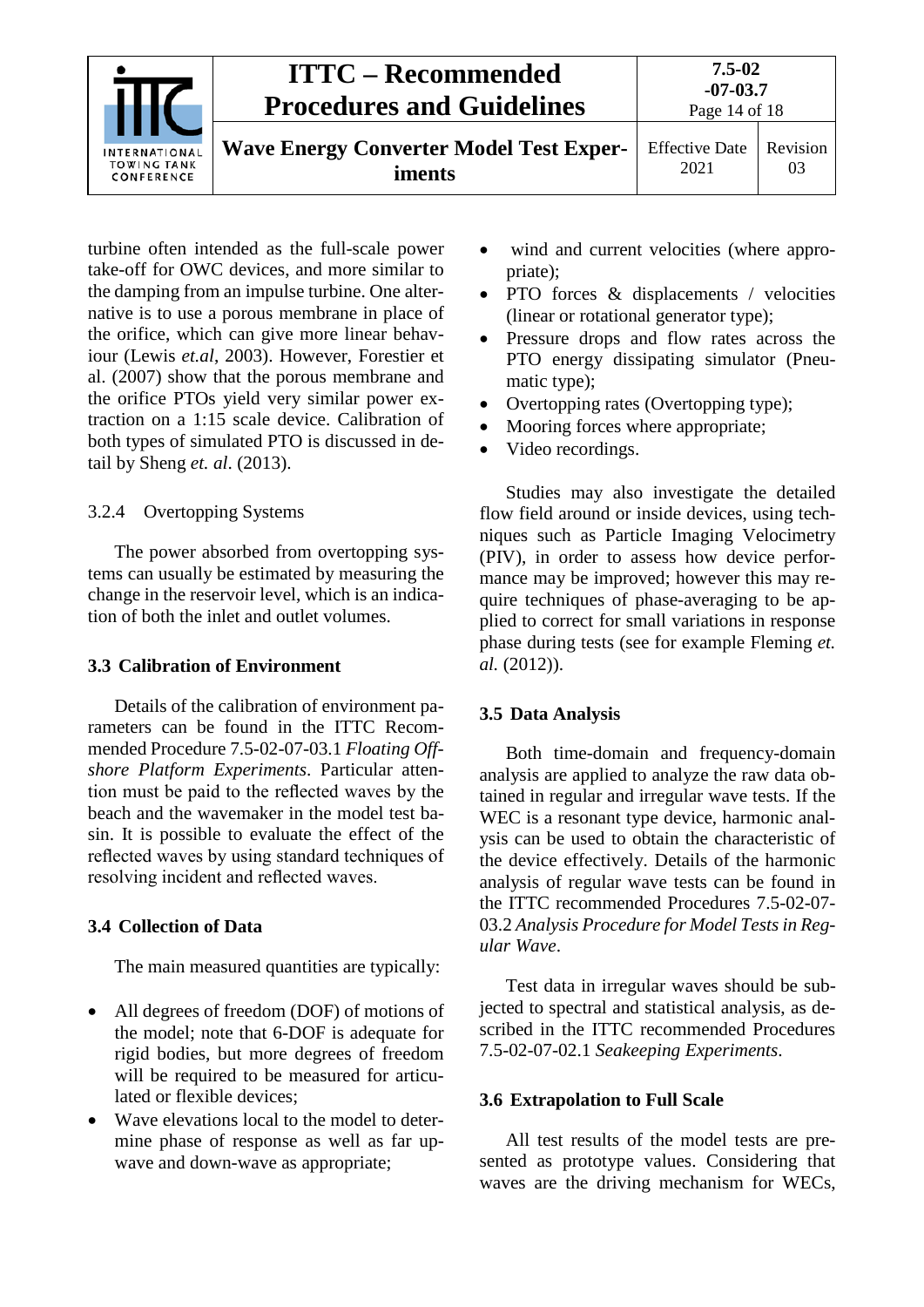

model values are scaled to full scale by applying Froude's similitude law.

However, as discussed in Section [2.4,](#page-4-2) there are many important factors in energy conversion tests that are not addressed by standard scaling procedures such as the energy dispersion in the electrical circuit in the PTO system. Special considerations are needed to address their effects.

Moreover, the scale of the experiments should always be explicitly mentioned so that the model scale values can be used for the validation of numerical models.

#### <span id="page-15-0"></span>3.6.1 Presentation of Results

A report on tests of a wave energy device should contain at least the following information:

- List of test objectives;
- Summary of tests:
- Description of test facilities and instruments;
- Basic assumptions, coordinate systems and sign conventions;
- Model description, including principal dimensions, detailed lines if appropriate, mass and centre of mass on individual moving components, moments of inertia about the centre of gravity of individual moving components.;
- Description of experimental set-up;
- Target and actual environmental conditions;
- calibration procedures and results;
- instrumentation calibration procedures, results, and statement sheets;
- Description of test programs, procedures and parameters;
- Description of data acquisition and data analysis procedures;
- Accuracy and uncertainty analysis;
- Tabulated and graphical results for energy capture capability; and
- Conclusions on model behaviour.

The test report should normally also include photographs and video films.

## <span id="page-15-1"></span>**3.7 Uncertainty Analysis**

Uncertainty analysis should be performed following the approach presented in ITTC guidelines 7.5-02-01-01 "Guide to the Expression of Uncertainty in Experimental Hydrodynamics", 7.5-02-01-07 "Guideline to Practical Implementation of Uncertainty Analysis", and 7.5-02-02-02.1 "Example of Uncertainty Analysis of Resistance Tests in Towing Tanks".

In general, particular attention should be paid to uncertainties associated with the reciprocating nature of many wave energy devices/PTOs which can result in behaviour which is not directly comparable to steady state motion of similar components.

The ITTC guideline 7.5-02-07-03.12 "Uncertainty Analysis for a Wave Energy Converter" provides a recommended guideline for the application of an uncertainty analysis for a wave energy converter and provides an example of an oscillating water column wave energy converter test uncertainty analysis. Another comprehensive example for deriving the uncertainties in a WEC experiment using the Monte Carlo method can be found in Orphin et al. (2021).

## <span id="page-15-2"></span>**4. REFERENCES**

Banks, D., van't Hoff, J., & Doherty, K. (2013) The Development of an Experimental Force Feedback Dynamometer to investigate the real Time Control of an Oscillating Wave Surge Converter. Paper OMAE 2013-10766 *Proc. 32nd Int. Conf. on Ocean, Offshore*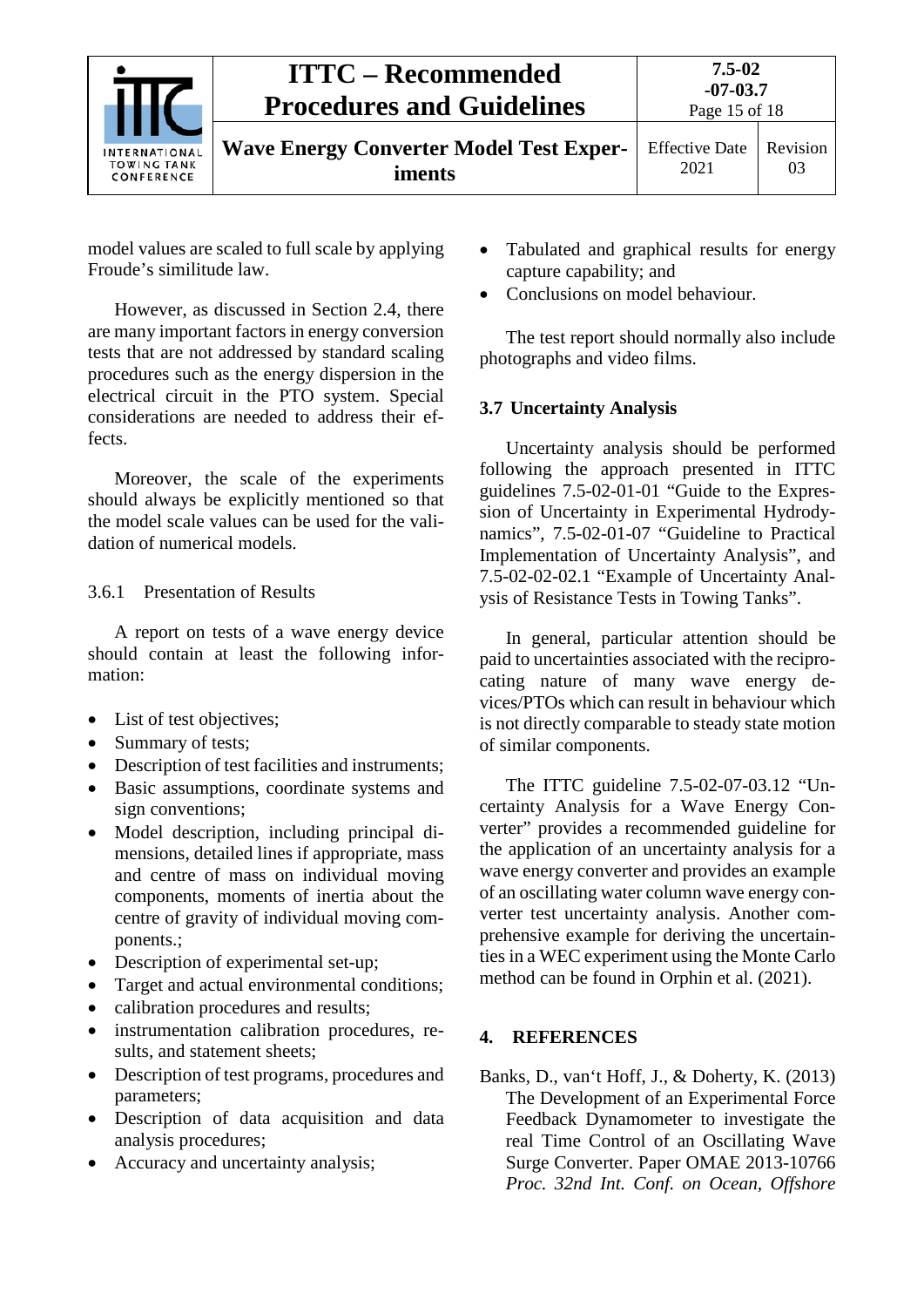| <b>INTERNATIONAL</b><br><b>TOWING TANK</b><br>CONFERENCE | <b>ITTC – Recommended</b><br><b>Procedures and Guidelines</b> | 7.5-02<br>$-07-03.7$<br>Page 16 of 18 |          |
|----------------------------------------------------------|---------------------------------------------------------------|---------------------------------------|----------|
|                                                          | <b>Wave Energy Converter Model Test Exper-</b><br>iments      | <b>Effective Date</b><br>2021         | Revision |

*and Arctic Engineering (OMAE2013)* June 9-14, 2013, Nantes, France

- Coe, R. G., Yu, Y. H., & Van Rij, J. (2018). A survey of WEC reliability, survival and design practices. *Energies*, *11*(1), 4.
- Cruz, J., 2010, Ocean Wave Energy, Springer.
- Durand, M., Babarit, A., Pettinotti, B., Quillard, O., Toularastel, J.L., Clément, A.H., (2007) "Experimental validation of the performances of the SEAREV wave energy converter with real time latching control," *Proc. 7th European Wave and Tidal Energy Conference (EWTEC2007),* Porto, Portugal
- Ersdal, S. & Moe, A. M. (2013) Model Test of the Aker Wave Energy Converter Concept. Paper OMAE-10537 *Proc. 32nd Int. Conf. on Ocean, Offshore and Arctic Engineering (OMAE2013)* June 9-14, 2013, Nantes, France
- Falcão A. F. de O. (2010) Wave energy utilization: A review of the technologies, Renewable and Sustainable Energy Reviews 14 899–918
- Falnes, J. (2002) Ocean Waves and Oscillating Systems. Cambridge University Press, Cambridge UK.
- Fleming, A., Penesis, I., Macfarlane, G., Bose, N. & Hunter, S. *Phase [averaging](http://ecite.utas.edu.au/78387) of the velocity fields in an [oscillating](http://ecite.utas.edu.au/78387) water column using [splines](http://ecite.utas.edu.au/78387)*, Proc Inst Mech. Eng., Part M: J. Eng. for the Maritime Environment, 226, (4) pp. 335-345. ISSN 2041-3084 (2012)
- Folley, M., Cornett, A., Holmes, B. Lenee-Bluhm P. & Liria, P. (2012) Standardising resource assessment for wave energy converters. *Proc. 4th International Conference*

*on Ocean Energy (ICOE 2012)* 17 October, Dublin, Ireland

- Forestier, J. M., Holmes, B., Barret, S. and Lewis, A. (2007) "Value and validation of small scale physical model tests of floating wave energy converters," *Proc 7th European Wave and Tidal Energy Conference*, Porto, Portugal, 11-14th Sep. 2007.
- Frigaard, P., Kofoed, J.P., Nielsen, K. (2008) "Assessment of wave energy devices. Best practives as used in Denmark". *Proc. 10th World Renewable Energy Congress (WREC X)*, July, Glasgow, UK
- Goda, Y., 1985, Random Seas and Design of Maritime Structures, World Scientific.
- Holmes, B. Tank Testing of Wave Energy Conversion Systems: Marine Renewable Energy Guides; European Marine Energy Centre: Orkney, Scotland, 2009
- Kerbiriou, M.A., Prévosto, M., Maisondieu, C., Babarit A., Clément, A.H. (2007) "Influence of an improved sea-state description on a wave energy converter production," Paper OMAE2007-29254, *Proc. 26th Int. Conf. on Offshore Mechanics and Artic Engineering (OMAE2007),* June 10-15, 2007San Diego, **USA**
- Lewis, A., Gilbaud, T. & Holmes, B. (2003) "Modelling the Backward Bent Duct Device-B2D2, a comparison between physical and numerical models, " *Proc. 5th European Wave and Tidal Energy Conf.*, Cork, Ireland, 17-20th, Sep. 2003.
- Longuet-Higgins, M.S., Cartwright, D.E. & Smith, N.D. (1963). Observations of the directional spectrum of sea waves using motions of a floating buoy. In: Ocean Wave